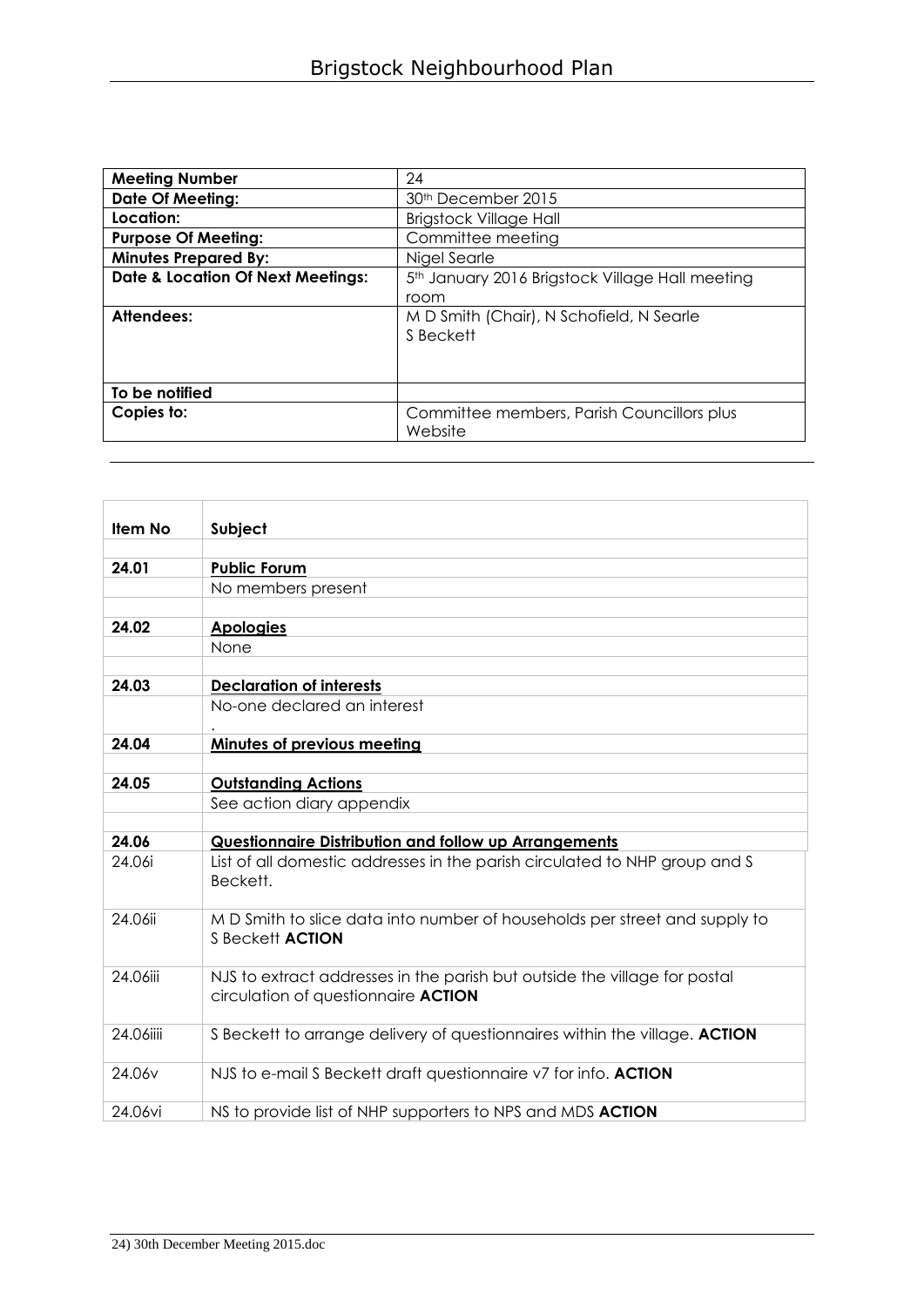| 24.06vii | Those present constructed a draft list of committee members and helpers<br>who could do the follow up activities to ensure that there were maximum<br>questionnaire responses received. MDS will table this at the January 5th<br>Meeting. ACTION |
|----------|---------------------------------------------------------------------------------------------------------------------------------------------------------------------------------------------------------------------------------------------------|
|          |                                                                                                                                                                                                                                                   |
| 24.07    | Correspondence                                                                                                                                                                                                                                    |
|          | none                                                                                                                                                                                                                                              |
|          |                                                                                                                                                                                                                                                   |
| 24.08    | <b>AOB</b>                                                                                                                                                                                                                                        |
|          | None                                                                                                                                                                                                                                              |
| 24.09    | Date of next meeting                                                                                                                                                                                                                              |
|          | 5th January 2016 in the village hall meeting room @ 7:30                                                                                                                                                                                          |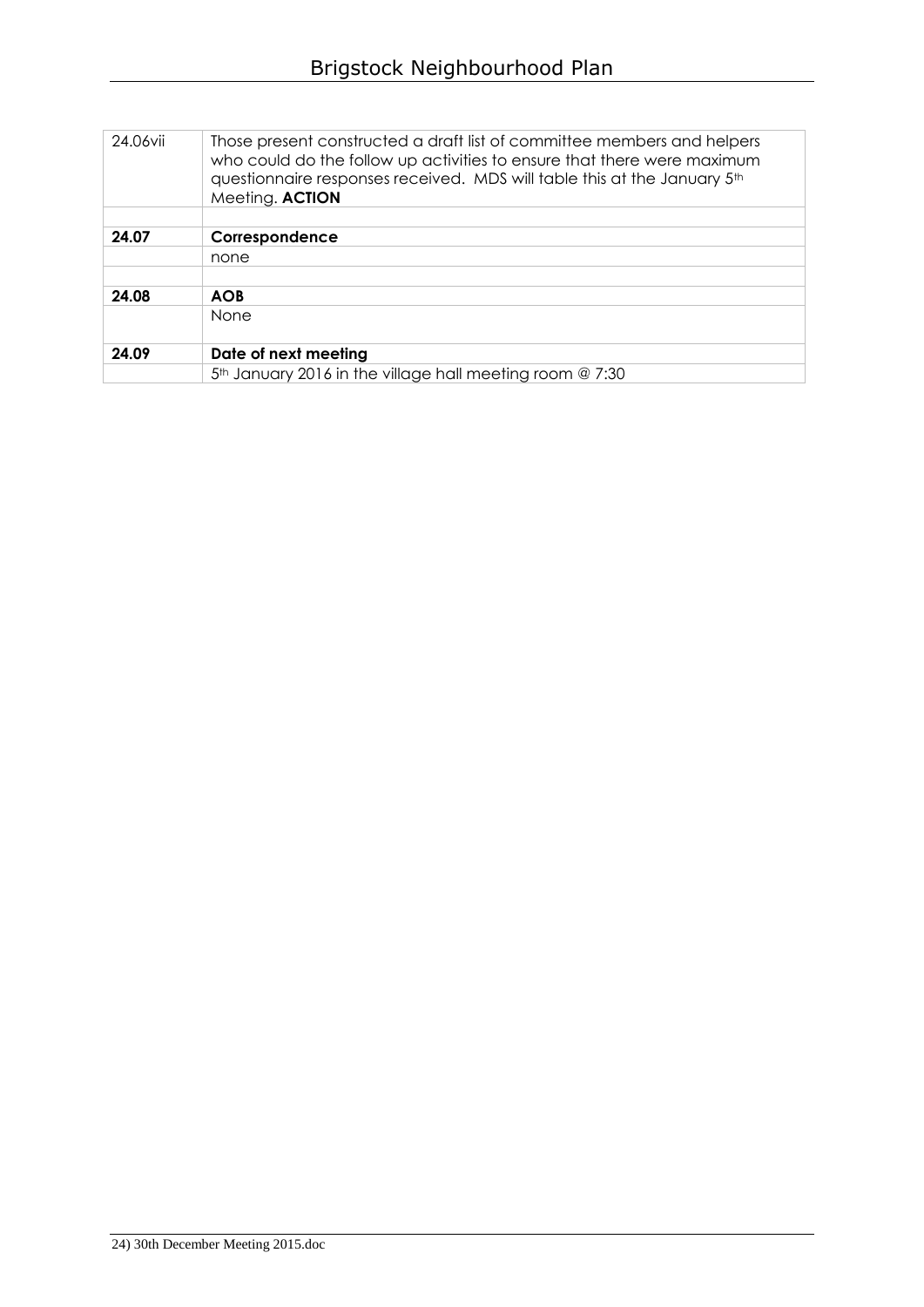## **Time Line**

| October | <b>November</b>             | <b>December</b>            | January               | <b>February</b>                         | March |
|---------|-----------------------------|----------------------------|-----------------------|-----------------------------------------|-------|
|         | Stakeholders meeting        | Agree printing costs       |                       |                                         |       |
|         | <b>Housing Needs Survey</b> | <b>Housing Neds Survey</b> |                       |                                         |       |
|         | forms issued                | Issued                     |                       |                                         |       |
|         |                             | <b>Options Document</b>    |                       |                                         |       |
|         |                             | <b>CW</b>                  |                       |                                         |       |
|         | <b>Draft Questionnaire</b>  | Finalised                  | Questionnaire printed | Start to chase return                   |       |
|         | <b>CW</b>                   | questionnaire              | and circulated round  | of questionnaire                        |       |
|         |                             |                            | village               |                                         |       |
|         |                             |                            |                       | Commence drafting<br>NP, with structure |       |
|         |                             |                            |                       |                                         |       |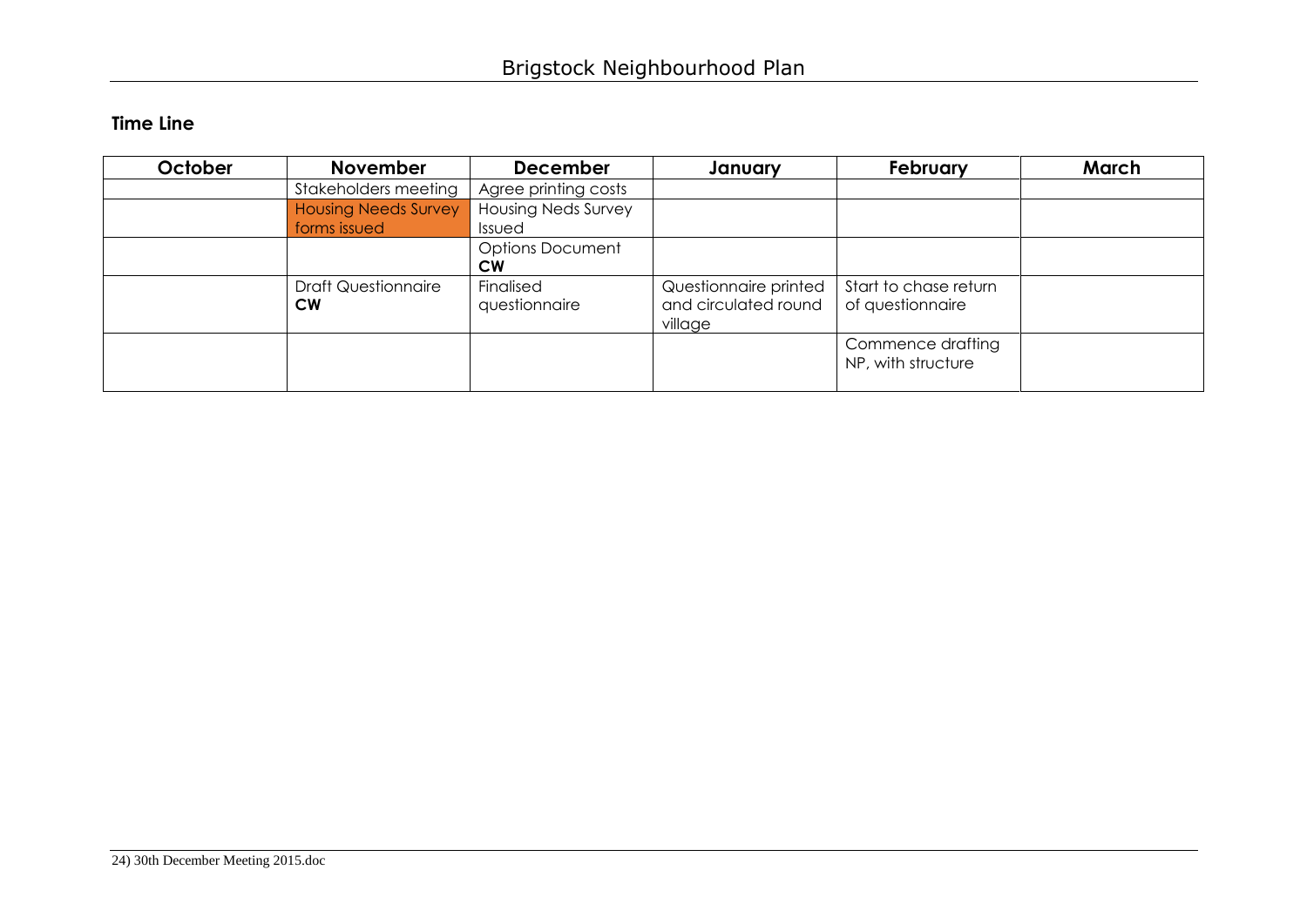## **ACCOUNTS ANALYSIS**

Approved grant budget

## **August 2015 to February 2016**

| <b>Item</b>                              | <b>Budget</b> | Aug       | Sept      | Oct       | <b>Nov</b> | <b>Dec</b> | Jan | Feb |
|------------------------------------------|---------------|-----------|-----------|-----------|------------|------------|-----|-----|
|                                          |               |           |           |           |            |            |     |     |
| Consultant -Surveys                      | £840          |           | £325:00   |           |            |            |     |     |
| Consultant-Launch event advice           | £390          |           | £490:80   |           |            |            |     |     |
| Consultant - Questionnaire & Analysis    | £1,690        |           |           |           | £468.00    |            |     |     |
| Printing Costs - Questionnaire           | £208          |           |           |           |            |            |     |     |
| <b>Publicity Costs - Poster Printing</b> | £10           |           |           |           |            |            |     |     |
| Publicity Costs - Street signage         | £180          |           |           |           |            |            |     |     |
| Unbudgeted                               | £000          | £97.94    | £31.50    | £14:46    |            |            |     |     |
| Total                                    | £3,323        | £97.94    | £847.30   | £14:46    | £468.00    |            |     |     |
| <b>Available Funds Balance</b>           | £3,323        | £3,225:06 | £2,377.76 | £2,363.30 | £1,895.30  |            |     |     |
| VAT this is re-claimable                 |               |           | £163:16   |           | £90.72     |            |     |     |

| Month | Reference | Cost<br>ex VAT | Supplier   | <b>Item</b>   |
|-------|-----------|----------------|------------|---------------|
| Aug   | 101143    | £24:41         | <b>ENC</b> | Map printing  |
| Aug   | 101149    | £73.53         | <b>ENC</b> | Map printing  |
| Sept  | 101160    | £31.50         | N Searle   | Postage       |
| Sept  | 101167    | £815:80        | Planit-X   | Consultancy   |
| Oct   | 101170    | £14.49         | L Spencer  | Paper/Postage |
| Nov   | 101182    | £486.00        | Planit-X   | Consultancy   |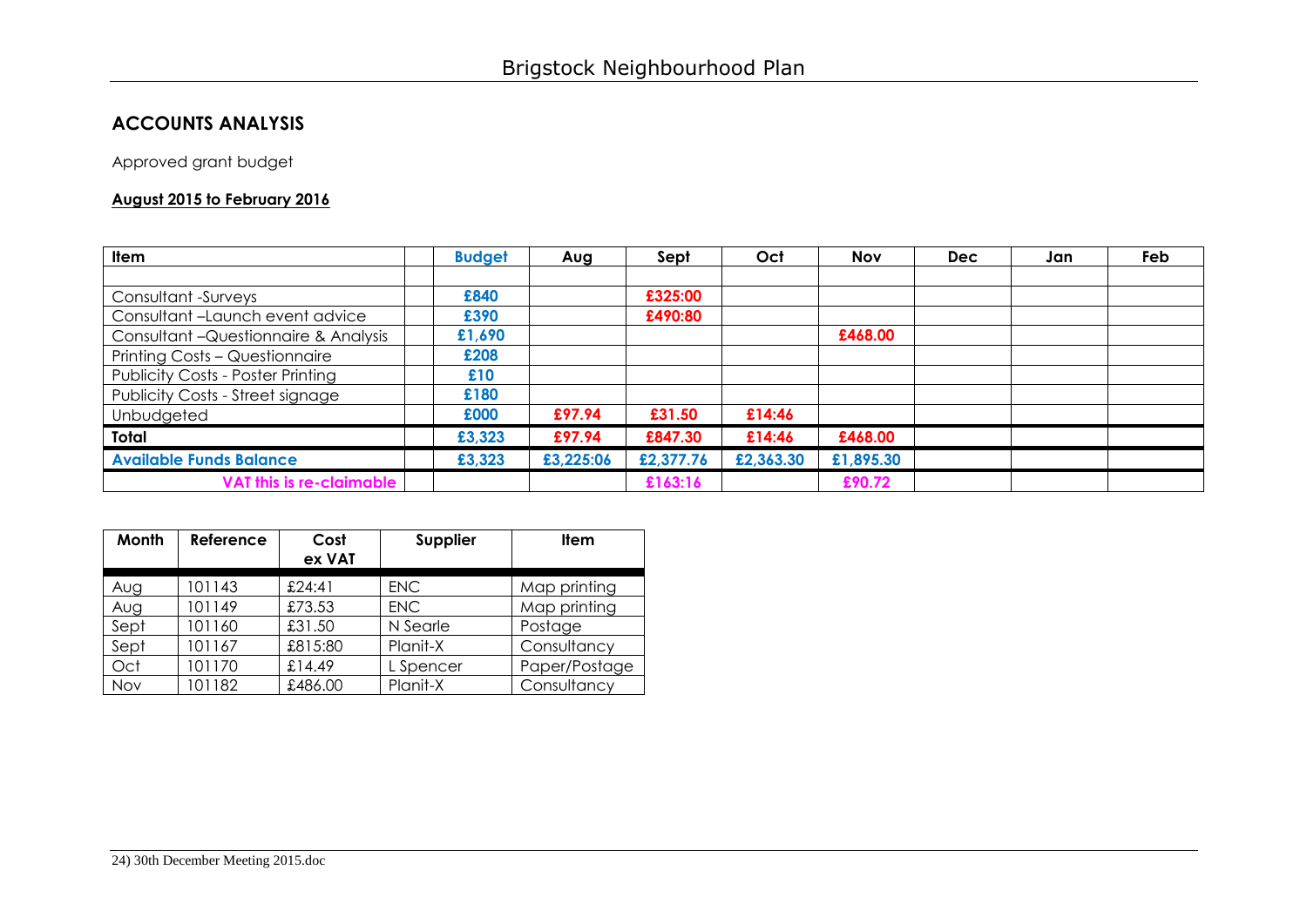| Ref      | <b>Completed Actions</b>                                                                                                                                                                                                                                                  | Resp                   | Due by     |
|----------|---------------------------------------------------------------------------------------------------------------------------------------------------------------------------------------------------------------------------------------------------------------------------|------------------------|------------|
| 23.06i   | The whole document was again critiqued and<br>there were still some amendments to make<br>mainly Q16 Heritage. Still some concerns on<br>this question – CW to review further                                                                                             | <b>CW</b>              | 05/01/2016 |
| 23.06iii | There was discussion as to how we will deliver<br>the questionnaires. Agreed that NS, NJS MDS<br>would use parish data to arrange delivery list<br>with volunteers. Suggested Steph Beckett is<br>asked to help. Also procedure for delivery and<br>chasing up completion | NS. NJS.<br><b>MDS</b> | 05/01/2016 |
| 23.07    | <b>Review Map for Content</b><br>To make final version of the map CA ACTION                                                                                                                                                                                               | CA                     | 05/01/2016 |
|          |                                                                                                                                                                                                                                                                           |                        |            |

| Ref     | <b>Outstanding Actions</b>                                                                                                                                        |                                | Resp | Due by     |
|---------|-------------------------------------------------------------------------------------------------------------------------------------------------------------------|--------------------------------|------|------------|
| 5.06iii | Try to collect as many e-mail addresses from<br>residents so we can start communicating via<br>Brigstock News. Offer a prize. ACTION CA                           | Very slow start<br>Progressing | CA   | 31-03-2015 |
| 23.06ii | The Barrow on Soar electronic questionnaire<br>was reviewed This was using Survey Monkey.<br>RF to talk to Juliet about the options to resolve<br>the way forward |                                | RF   | 05/01/2016 |
|         |                                                                                                                                                                   |                                |      |            |